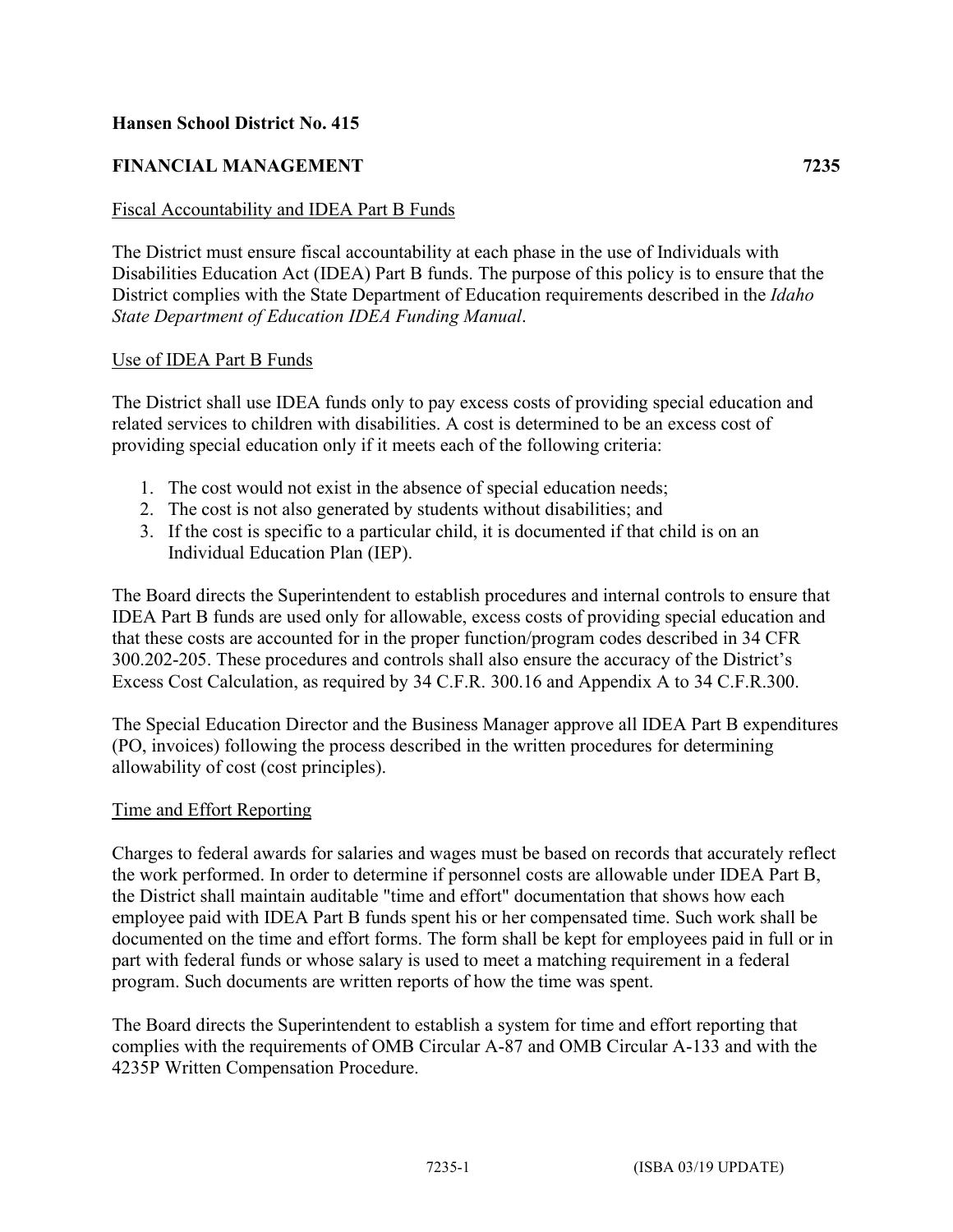#### Maintenance of Effort

# [**ONLY REQUIRED FOR DISTRICTS THAT USE ONLY LOCAL FUNDS FOR THE CALCULATION OF MAINTENANCE OF EFFORT**]

In order to ensure that the requirement of Maintenance of Effort is met, the Board directs the Superintendent to establish a means of tracking and reporting local expenditures separate from the expenditure of State funds. This is to be done for the purpose of verifying that local funds are used for special education expenditures.

### Parentally-Placed Private School Children

The District must ensure that it is providing the appropriate portion of IDEA Part B funds to children receiving special education at private schools within the boundaries of the District. To accomplish this, the Board directs the Superintendent to establish procedures to accurately track and report expenditures for services provided to parentally-placed private school children.

The Special Education Director and the Business manager keep accurate records of all expenditures charged to the parentally-placed private school children budget. The documentation should be traceable to the financial report and available for inspection if requested.

#### Property Procurement and Tracking

The Board directs the Superintendent to establish written procedures to ensure that the District's mechanism for procurements using IDEA Part B funds conforms to the standards outlined in 34 C.F.R. 80.36 and with Policy 7400 Miscellaneous Procurement Standards and any related procedures. The Board also directs the Superintendent to establish a system to maintain adequate inventory management of property purchased with IDEA Part B funds.

Property records in the inventory management system should include, at a minimum:

- 1. Property description;
- 2. Identification number;
- 3. Source of funding;
- 4. Acquisition date and cost;
- 5. The location, use, and condition of the property; and
- 6. Any ultimate disposition data including the date of disposal and sale price of the property.

In addition to the above information, the inventory management system should ensure that all source documents in support of the above information are maintained throughout the life and disposition of the equipment. These records should be updated frequently so that every piece of equipment purchased with federal funds can be accounted for at any given time.